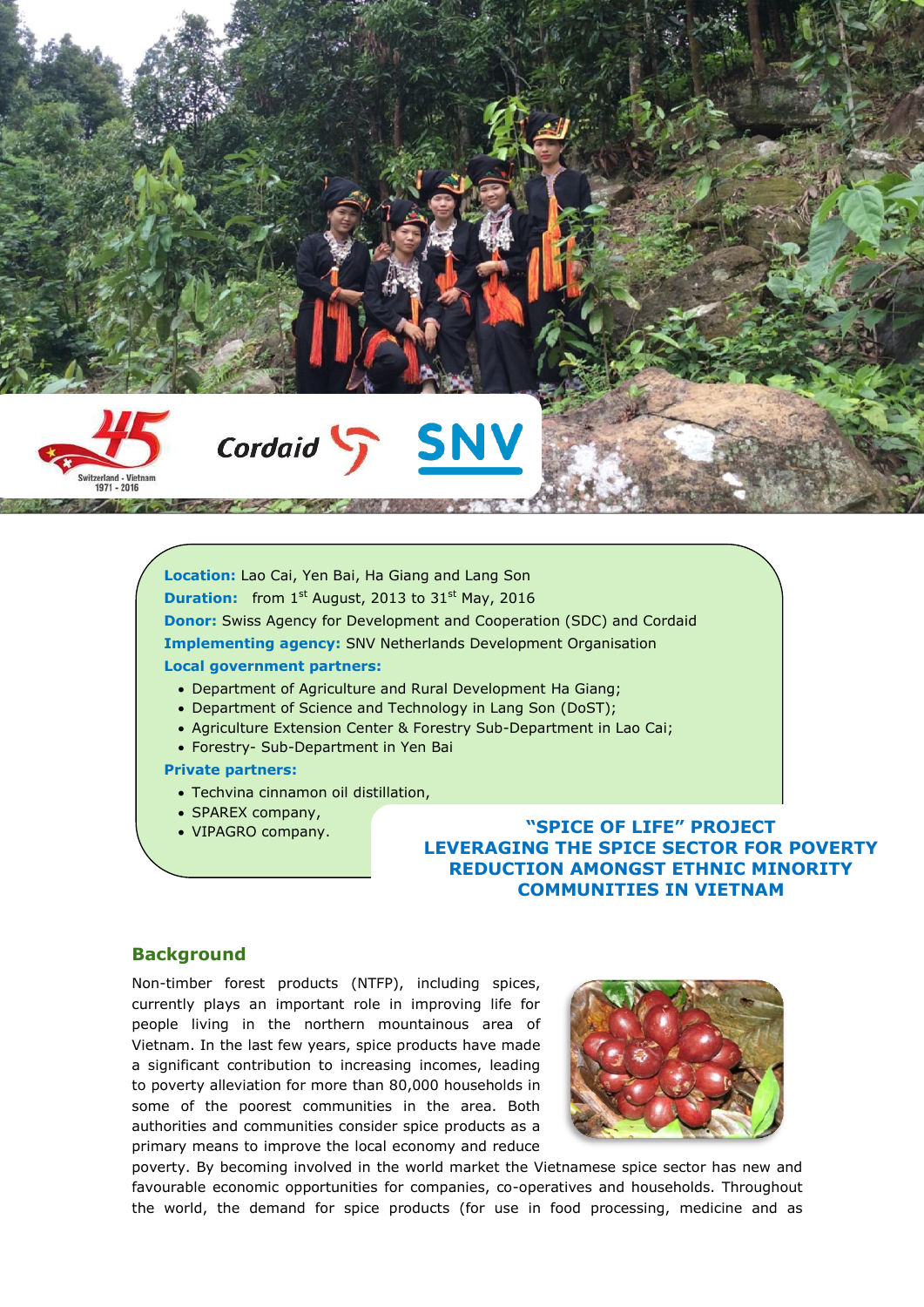aromatics) has been growing, creating excellent chances for the Vietnam spice sector to develop and supply this demand.



SNV Netherlands Development Organisation has been working in the Vietnam spice sector since 2007, supporting spice producers, collectors and traders, as well as local authorities, to improve production quantity and quality; to create and develop market opportunities; and to create a business environment that supports the development of the sector.

In the *"Spice of Life" project* which is sponsored by Swiss Agency for Development and Cooperation (SDC) and Cordaid, SNV is looking to up-scale its proven interventions and continue its support to the development of the spice sector through: cardamom in Lao Cai, Ha Giang and Yen Bai provinces; cinnamon in Yen Bai and Ha Giang provinces; and star anise in Lang Son province.



**The overall goal** of the project is to improve income security and livelihoods of poor ethnic minority

smallholder producers by increasing productivity, sustaining spice production, and encouraging the development of mutually profitable relationships with processing and trading companies.

## **RESULTS**

#### After three years of project implementation:

- In overall, **annual income of 10,162 spice production households has increased 14.5%; added value is 29%** which is approximately **VND 55,707,212,500** (to compare with 2013). Total investment of the project is **VND 34,156,879,500** *(with the contribution of SDC is VND 25,588,425; the contribution of Cordai is VND 1,687,400,000; contribution from provincial partners is VND 2,260,150,000 and Enterprises contribute VND 4,620,904,000)*.
- **50,000 ha spice ued sustainably** (equivalent to 50% spice production land) linking with the protection of estimated **100,000 ha of forest** where spice tree distributed.

#### **Outcome 1:**

**Market linkages between VC actors strengthened and supported by Spice Associations; volume and value of spice sales improved to increase the value of spice commodity.**

- **210 Farmer Production Groups** have been established and supported with the participation of **10,162 spice production households in four provinces.**
- **135 farmer groups** signed long-term contract with traders as regards to generally defined spice quality standards.
- **30 larger scale traders and processors** develop and implement marketing strategies that addressing the need of export market.
- Spice Associations established, consolidated and supported in Lao Cai, Ha Giang and Lang Son provinces.
- **03 provincial spice associations** have started to collect member fees to cover running cost; Key traders/processors had deposited to spice associations' funds to commit purchasing spice productions in proper time and avoid unhealthy competitions among members.
- **3,520 staffs trained** at all levels (provincial, district and commune, village), **50% of them are female staffs**.
- **700 turns of local project partners staffs at provincial and district** levels through 16 ToTs training courses at the provincial level on sustainable spice production, spice quality management, FIGs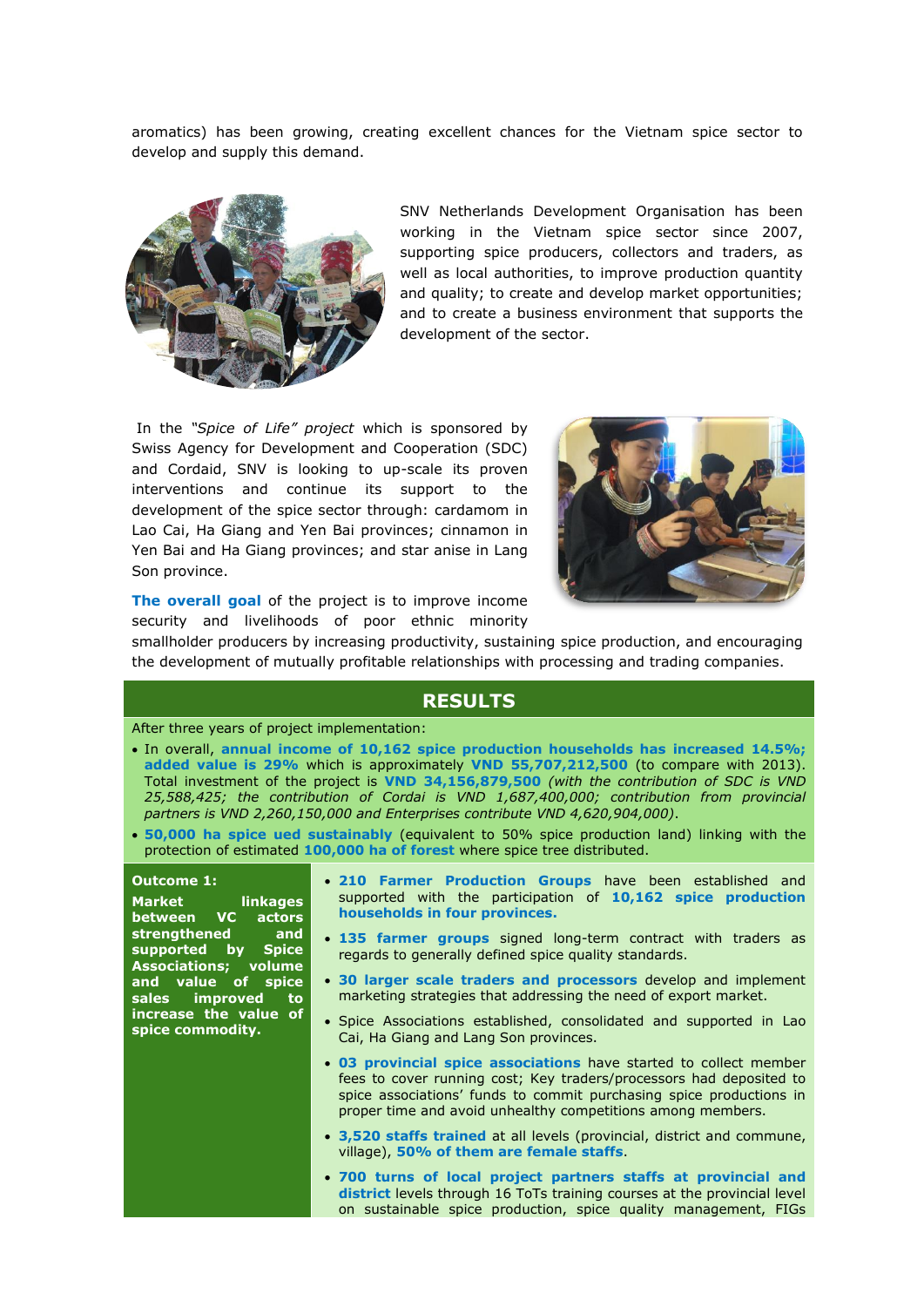|                                                                                                                                                                                                       | management and Gender Mainstreaming.                                                                                                                                                                                                                                                                                                                                                                            |
|-------------------------------------------------------------------------------------------------------------------------------------------------------------------------------------------------------|-----------------------------------------------------------------------------------------------------------------------------------------------------------------------------------------------------------------------------------------------------------------------------------------------------------------------------------------------------------------------------------------------------------------|
|                                                                                                                                                                                                       | • 3,520 district and commune staffs are trained through 88 ToTs<br>training course on sustainable spice production, spice quality<br>management, FIGs management and Gender Mainstreaming.                                                                                                                                                                                                                      |
|                                                                                                                                                                                                       | • 12,000 farmers households are trained through 840 farmer<br>training courses on sustainable spice production, spice quality<br>management, FIGs management.                                                                                                                                                                                                                                                   |
| <b>Outcome 2:</b><br><b>Spice</b><br>production<br>systems improved to<br>ensure spice products<br>international<br>meets and<br>quality standards and<br>towards<br>environmental<br>sustainability. | · 10,162 spice production households participated in project<br>applying sustainable spice production system and quality standards<br>which set by spice traders/processors.<br>• A cardamom production mapping was developed and 16,624<br>cardamom production households are engaged in the sustainable<br>cardamom in Lao Cai.<br>• Over 800 training and field coaching courses were organized for<br>FIGs. |
| <b>Outcome 3:</b>                                                                                                                                                                                     | • 11 of Public Private Sector Dialogue events organised and                                                                                                                                                                                                                                                                                                                                                     |
| <b>Enabling environment</b><br>for spice improved:<br>· Public-Private Dialogue                                                                                                                       | facilitated by SNV.<br>• Master Plan for sustainable development of Cardamom production in<br>period of time from 2015 to 2020 approved by People Committee of                                                                                                                                                                                                                                                  |
| participants capable of<br>coordinating<br>and<br>planning.<br>• Provincial<br>authorities                                                                                                            | Mu Cang Chai district, Lao Cai province.<br>• Master Plan for sustainable development of Star Anise production in<br>period of time from 2015 to 2025 approved by People Committee of<br>Lang Son province.                                                                                                                                                                                                     |
| improve<br>the<br>business/legislative<br>operating environment<br>production<br>for spice                                                                                                            | • Master Plan for sustainable development of cinnamon production in<br>period of time from 2015-2020 approved by People Committee of Lao<br>Cai province.                                                                                                                                                                                                                                                       |
| and trade.                                                                                                                                                                                            | • 05 Regulations of sustainable production and quality management<br>for Cinnamon, Cardamom and Star Anise were approved and issued<br>in Ha Giang, Lao Cai, Yen Bai and Lang Son provinces.                                                                                                                                                                                                                    |
|                                                                                                                                                                                                       |                                                                                                                                                                                                                                                                                                                                                                                                                 |
| <b>Outcome 4:</b>                                                                                                                                                                                     | • 16 annual planning and review workshops were organized in 04                                                                                                                                                                                                                                                                                                                                                  |
| <b>Learning</b><br>and<br>knowledge events.                                                                                                                                                           | provinces.<br>• Develop 04 comprehensive training manuals<br>sustainable<br><b>on</b><br>production of Cinnamon, Cardamom and Star Anise.                                                                                                                                                                                                                                                                       |
|                                                                                                                                                                                                       | • Study tour for cinnamon stakeholders to Quang Nam province.                                                                                                                                                                                                                                                                                                                                                   |
|                                                                                                                                                                                                       | . 08 spice market linkage facilitation events were organized in 04<br>provinces.                                                                                                                                                                                                                                                                                                                                |
|                                                                                                                                                                                                       | . 02 organic cinnamon knowledge sharing workshops were<br>organized in Lao Cai and Yen Bai.                                                                                                                                                                                                                                                                                                                     |
|                                                                                                                                                                                                       | • Develop guideline for organic certification process.                                                                                                                                                                                                                                                                                                                                                          |
|                                                                                                                                                                                                       | • Support Yen Bai to organize the first Cinnamon Festival.                                                                                                                                                                                                                                                                                                                                                      |
|                                                                                                                                                                                                       | • Support Yen Bai province to develop new livelihood on cinnamon<br>handicraft production.                                                                                                                                                                                                                                                                                                                      |
| <b>Outcome 5:</b><br><b>Development</b><br>of                                                                                                                                                         | • 400 cinnamon farmers were trained on organic production practice<br>and applied to their cinnamon plantation.                                                                                                                                                                                                                                                                                                 |
| sustainable<br>organic<br>cinnamon supply chain                                                                                                                                                       | • 400 of cinnamon production farmers were supported to gain<br>certification of sustainable production.                                                                                                                                                                                                                                                                                                         |
| in Lao Cai and Yen Bai.                                                                                                                                                                               | • Support for two company closely cooperate with farmers to set up<br>Internal Control System to monitor organic production.                                                                                                                                                                                                                                                                                    |
|                                                                                                                                                                                                       | · Support Techvina factory and Vipagro company (a local spice<br>company) to improve their operational condition to meet with<br>cinnamon organic production and processing standards.                                                                                                                                                                                                                          |